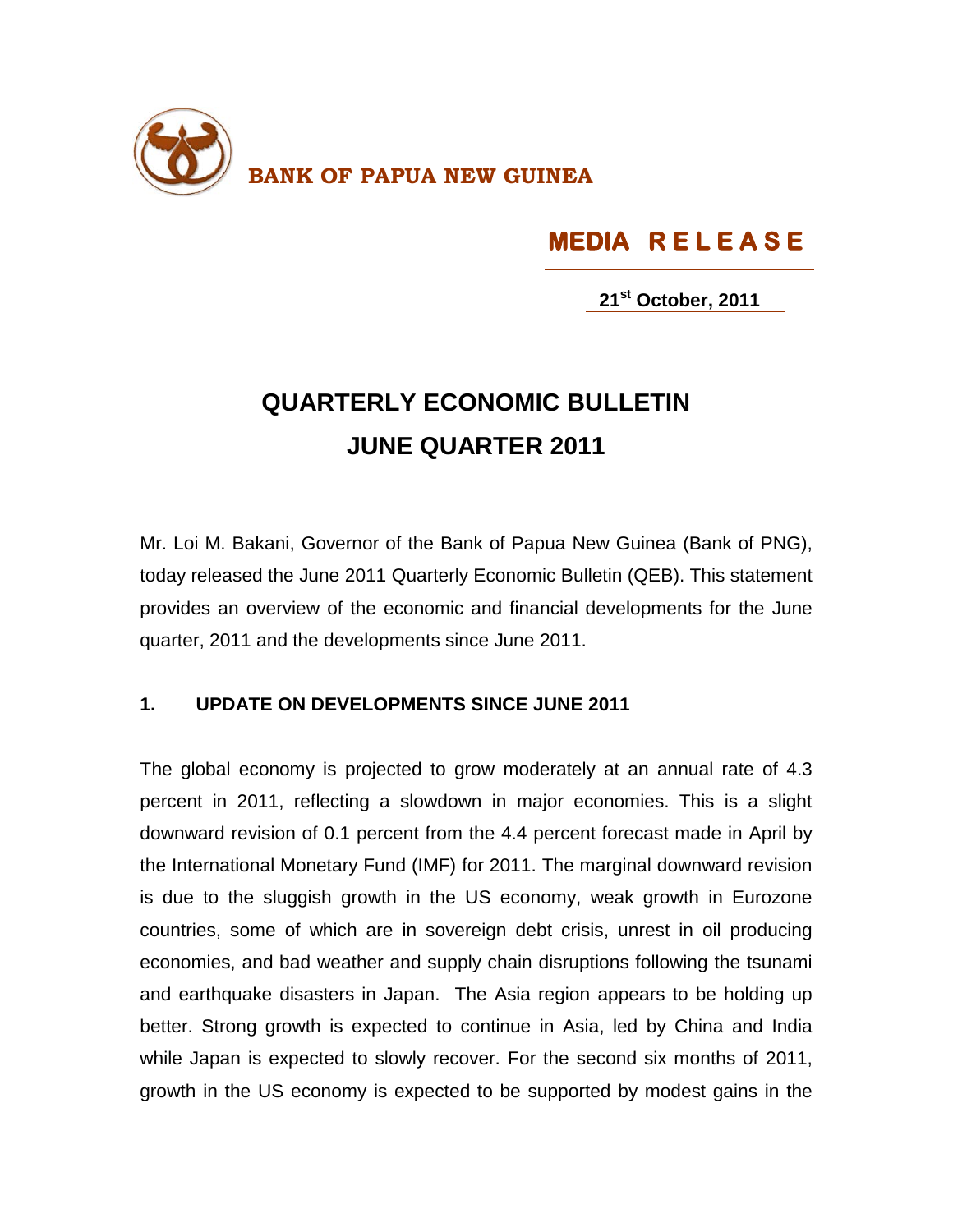labor market, consumer spending, business investment particularly in equipment and software, manufacturing and exports. However, the construction activity and housing market continue to remain weak due to a distressed property market. Meanwhile, inflation is rising but is expected to end the year below the Federal Fund's target of 2.0 percent.

Although, headline inflation has increased in many economies, it is expected to moderate as prices of crude oil, food and other commodities have already started to subside. Global prices for food eased in August 2011 but remained significantly higher than the levels in August 2010. Prices for some specific commodities such as rice, maize and wheat remained volatile. Similarly, price levels for a number of major commodities are higher than the levels in August 2010. The Food and Agriculture Organisation's (FAO) Food Price Index (FFPI) averaged 203.3 points in August 2011, and 30.0 percent higher than in August 2010. A strong rise in international prices of sugar, rice and meat contributed to much of the increase in the FFPI in August 2011.

The underlying inflation and long run inflation are expected to remain stable. In Europe, the recovery is expected to continue and growth prospects remain positive, largely due to strong GDP growth in Germany, France and Spain. This is mainly supported by growth in exports and improvement in general business conditions and the labour market. However, growth in some Euro member countries is expected to remain very weak due to public and private sector debt problems and considerable financial stress. In view of inflationary concerns, a number of Central Banks including the European Central Bank and emerging market economies have raised their official interest rates except the US, Japan, UK and Australia.

Governor Bakani noted that the increase in global demand for primary commodities has resulted in high international prices of PNG's major export commodities. However, since the end of June 2011, international prices of Papua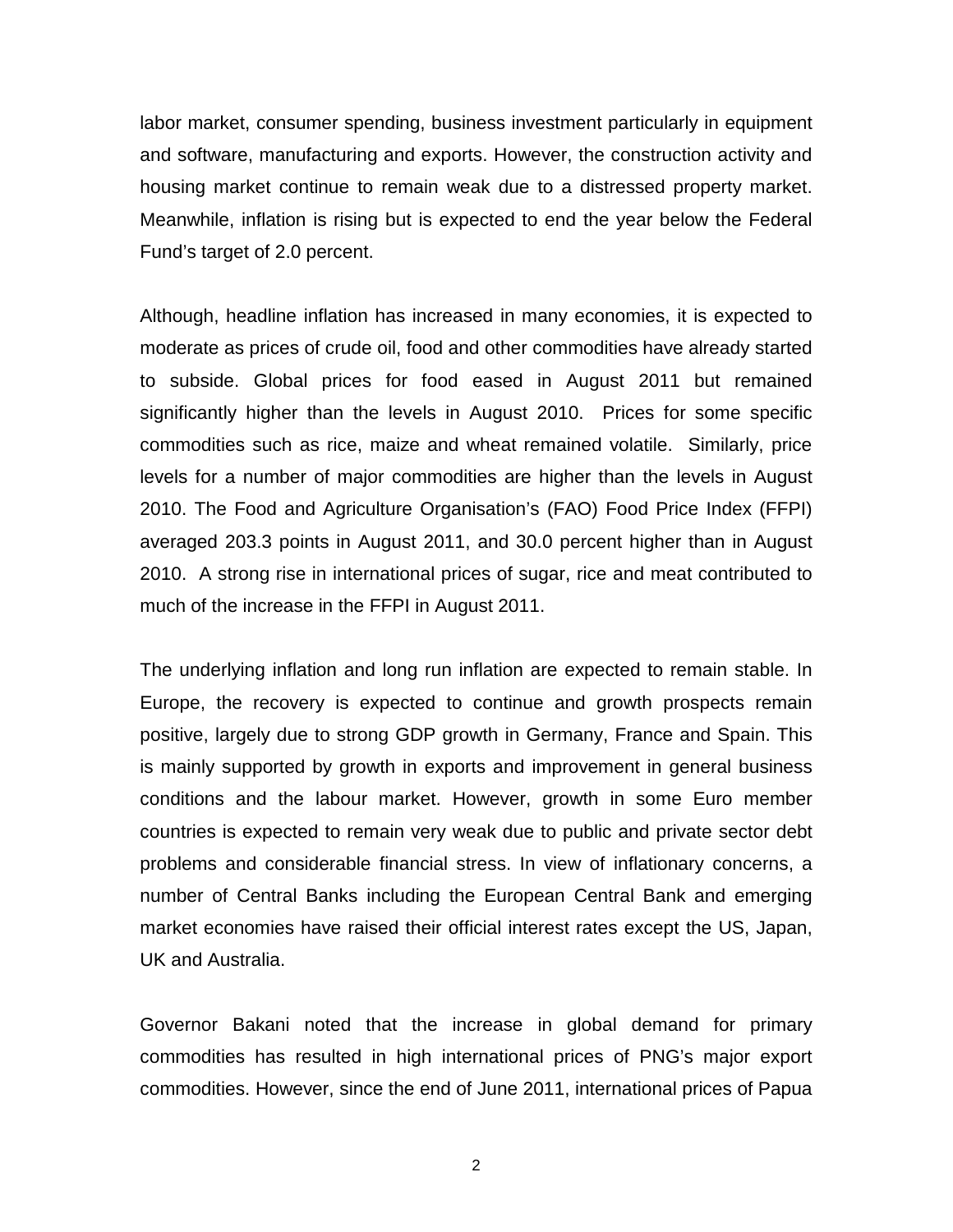New Guinea's major export commodities have fluctuated, especially for gold and copper. As at 26<sup>th</sup> September 2011, the prices of gold was USD\$1,809.10 per ounce after recording a weekly low of US\$1,639.80 per ounce while copper plummeted to US\$8,005.25 per metric tonne on the announcement by the Federal Reserve that the US economy faced significant downside risks due to Europe's on-going debt crises. International oil price subsided to US\$87.96 per barrel from US\$92.89 per barrel at end of June 2011.

The inflation outcomes for the third quarter of 2011 were released by the National Statistical Office in the week ending 21<sup>st</sup> October 2011. This is a marked improvement in the time taken for the release of inflation outcomes after a quarter ends. The annual headline inflation as measured by the Consumer Price Index (CPI) increased by 8.4 percent in the third quarter of 2011, compared to 9.6 percent in the second quarter of 2011. Although, inflation is expected to subside due to declines in the prices of food and oil, inflationary pressures remain high due to the increase in domestic economic activity. In view of these developments, the Bank tightened monetary policy by increasing the monthly Kina Facility Rate (KFR) by 25 basis points each in June, July and September to 7.75 percent. To support this stance, the cash reserve requirement (CRR) was increased by 100 basis points each in July and August from 4.0 percent to 6.0 percent.

The Governor is concerned that Government deposits, including the trust accounts held with the commercial banks has been one significant source of increased liquidity in the banking system. The Central bank is incurring an increase in the cost of monetary policy management by issuing Central Bank Bills (CBB) to diffuse some of the excess liquidity. Efforts are now being made to transfer the trust accounts funds to the Central Bank in line with the Treasurer's directive, including the opening of all new trust accounts with the Bank of PNG.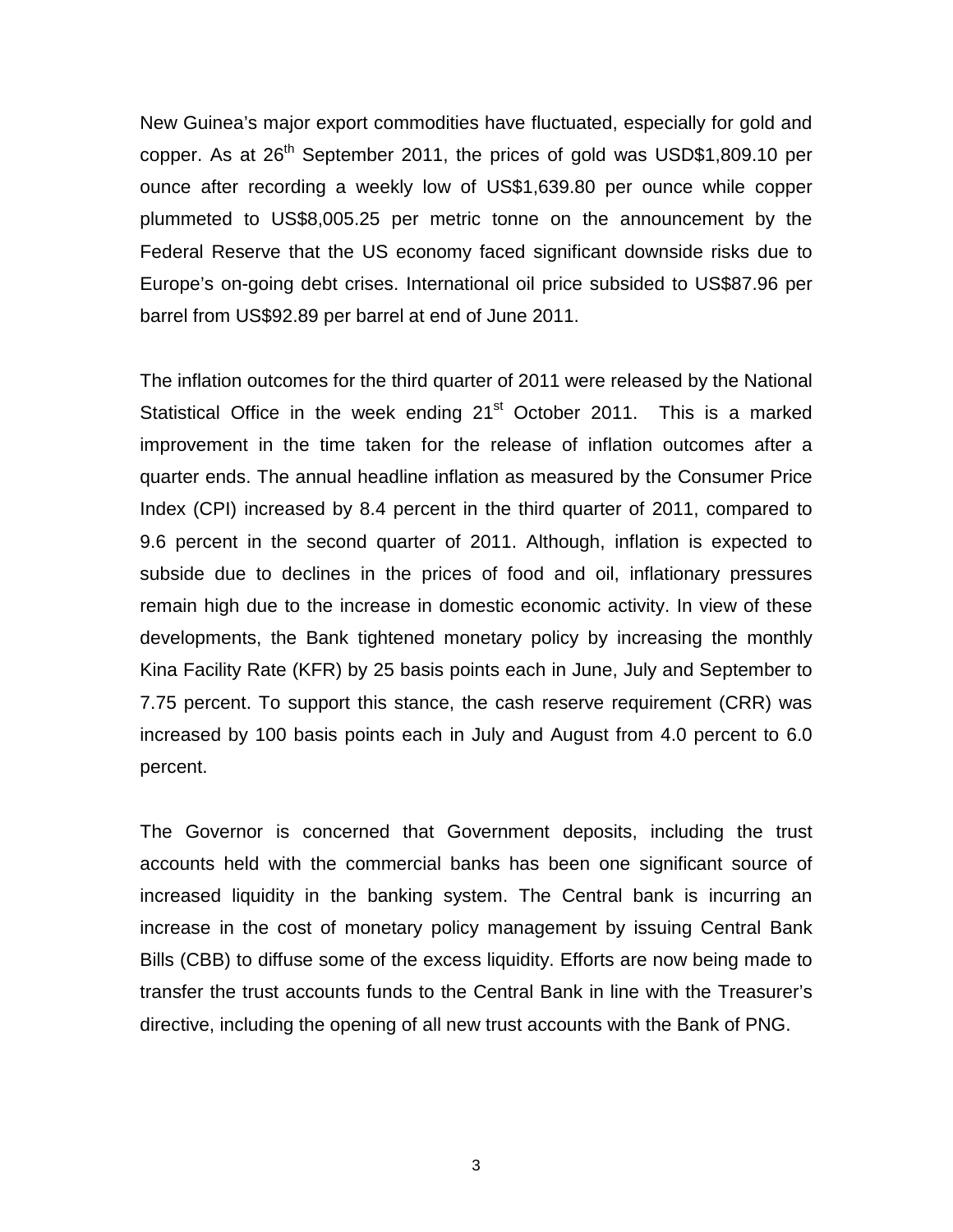The Governor also reiterated the point he made in the September Monetary Policy Statement (MPS) regarding the management of windfall revenue for the Government. The Government should establish a Sovereign Wealth Fund to manage revenues from the PNG LNG and other mineral projects. Prior to the establishment of the SWF, the Government should allow the Central Bank to open and manage an offshore account for any windfall revenue from commodity exports. Any appropriation of windfall revenue through Supplementary Budgets will continue to pose concerns for spending, liquidity, the exchange rate and inflation. This calls for greater cooperation between the Government and the Central Bank, especially during this period of high economic growth, and inevitably, inflation in order to achieve price stability.

Since April 2011, the US dollar continued to depreciate against the major currencies on the back of expectations of rising interest rates in the UK and Euro, and a strong commodity-backed Australian dollar, while appreciating modestly against the yen. With the high inflow of foreign exchange associated with high commodity prices and construction phase of the LNG project, the kina appreciated against the US and Australian dollars since 21<sup>st</sup> April 2011. The daily average kina exchange rate movements against pound sterling and Japanese yen remain mixed as of August 2011. Since June 2011, the kina exchange rate appreciated against the US dollar by 3.17 percent averaging 0.4428 and the Australian dollar by 4.0 percent averaging 0.4216 by August 2011. These movements resulted in the daily average Trade Weighted Index (TWI) appreciating by 2.7 percent since June quarter to 34.21 by August 2011.

The high foreign exchange inflows from the LNG project related activities and international commodity prices have led to the strengthening of the kina exchange rate and an improvement in terms of trade between PNG and its main trading partners. The appreciation of the kina also helped minimized the impact of high international fuel and food prices, and imported inflation. This has contributed to the lower inflation outcome for the September quarter of 2011. The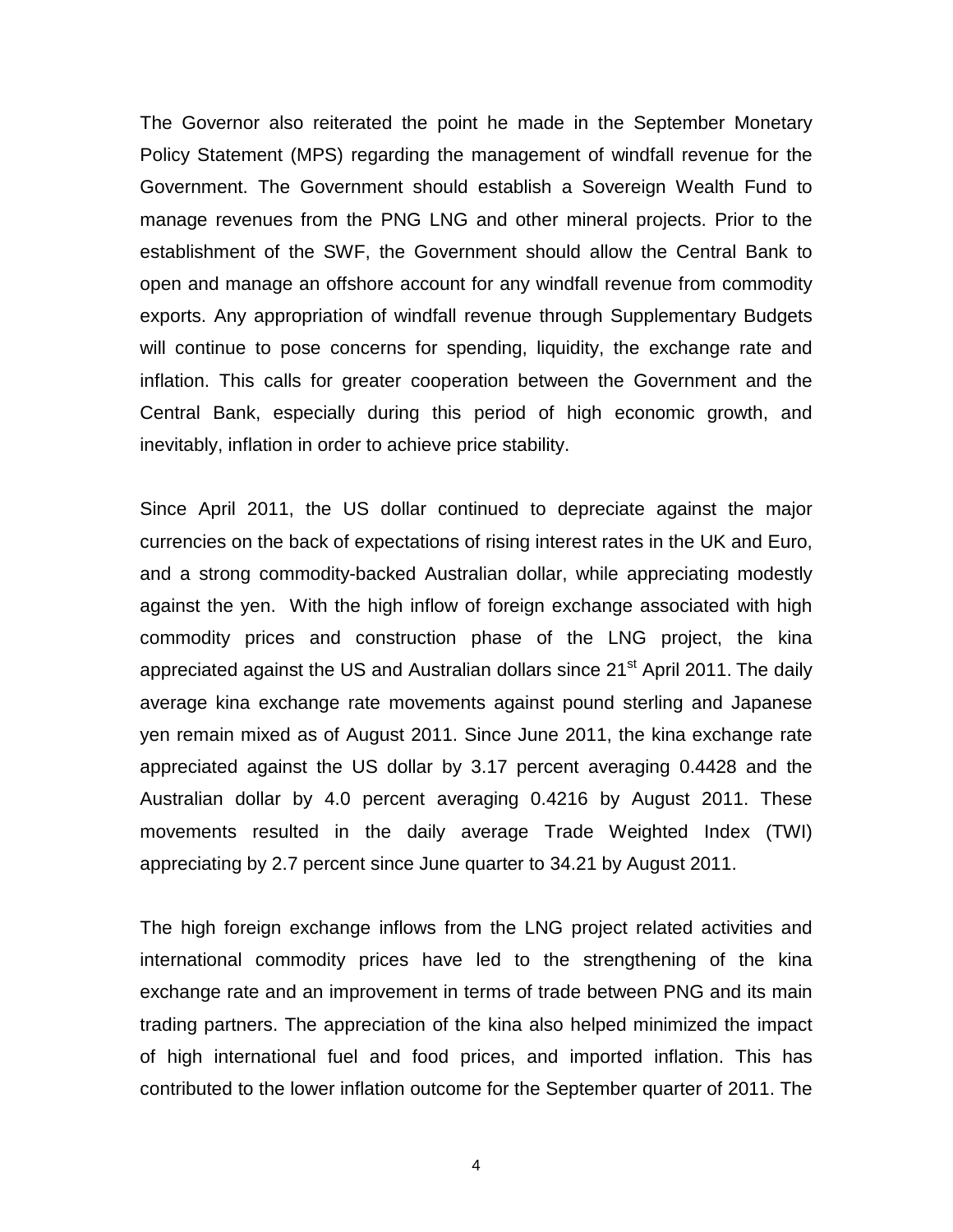latest Bank forecast, as contained in the Bank's MPS, is for an annual headline inflation of 9.0 percent for 2011. However, if the current inflation trend continues and international food prices stabilize, the inflation outcome for 2011 may turn out to be lower than forecasted. While the appreciation of the Kina has the effect of reducing export revenue and producers income in Kina terms, this is more than offset by the positive effect of high commodity prices. Thus, there is a net gain in revenue for exporters and the Government.

Governor Bakani further reiterated that the construction of the PNG LNG project is contributing to strong growth in some of the sectors, mainly building and construction, commerce, transportation and manufacturing. The high foreign exchange inflows from the LNG related activities and international commodity prices contributed to the appreciation of the kina. The positive effect of high commodity prices has offset the adverse impact of appreciation of the kina on export revenue in the agriculture/forestry/fisheries sector. To minimize the effects of *Dutch Disease* stemming from the development of the PNG LNG project, the Government has to develop a competitive and advanced agriculture sector as well as other non-LNG sectors. This is the most efficient and effective way to deal with the Dutch Disease where there are alternative sources of income generation with a wider base of exports. Given the projected revenue and tax inflows, the Government would have the resources to invest in the social sector and develop the agriculture sector.

The level of gross foreign exchange reserves increased from K8,441.4 (US\$3,697.3) million at the end of June 2011, to K8,785.1 (US\$3,997.2) million as at  $19<sup>th</sup>$  October, 2011. The increase was mainly attributed to high commodity prices and mineral exports, and mineral tax receipts by the Government.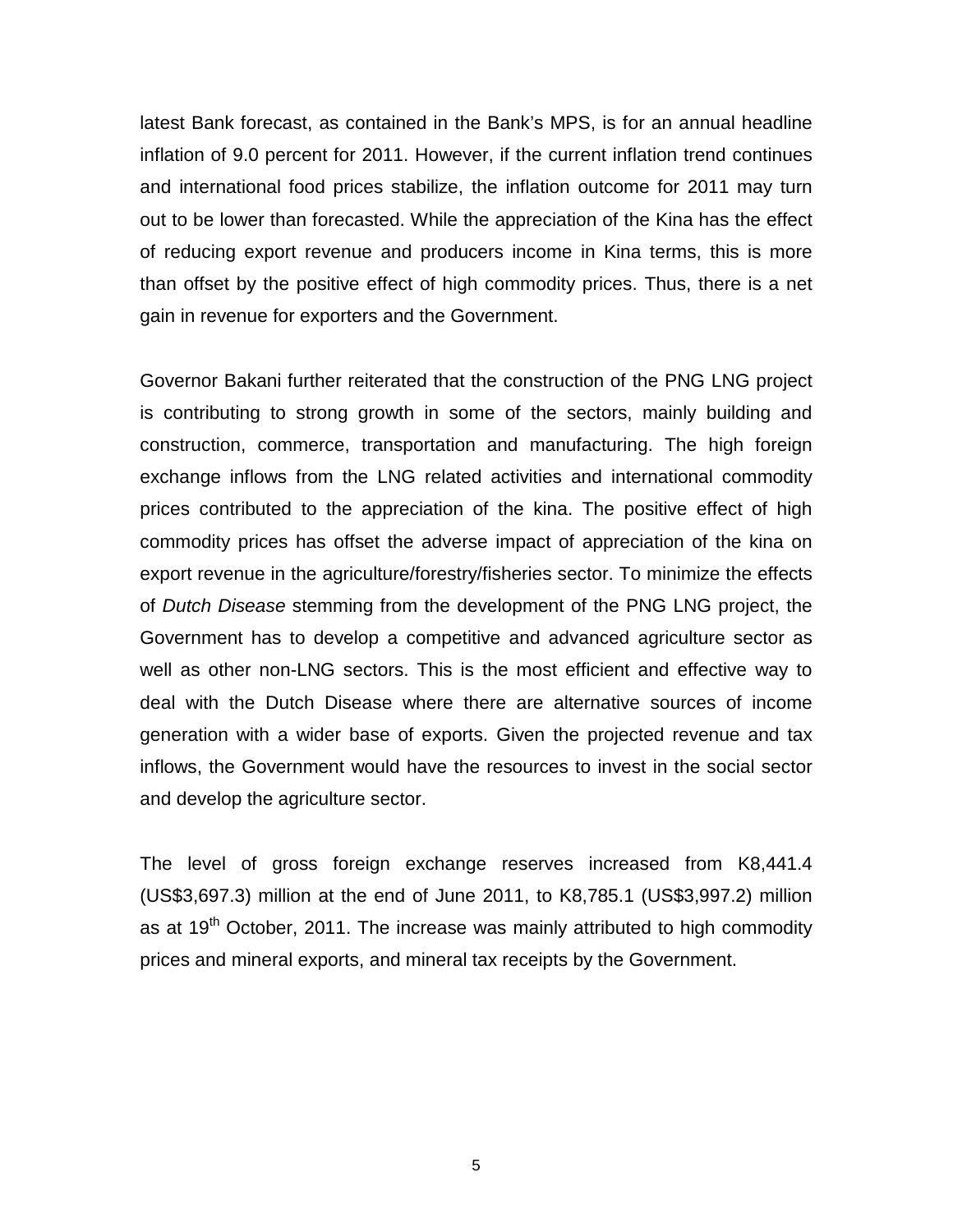## **2. OVERVIEW OF THE DEVELOPMENTS IN THE JUNE QUARTER OF 2011**

Governor Bakani stated that economic indicators available to the Bank of PNG (the Bank) show that domestic economic activity continued to grow in the June quarter of 2011. Higher prices and production of export commodities, the continued construction phase of the PNG LNG Project and its spin-off effects to some sectors, an increase in Government expenditure, and a continued but lower pace of credit growth in the private sector have all contributed to the growth in economic activity and an increase in employment. The consequent increase in aggregate demand, combined with the increase in international food and fuel prices, has subsequently led to an increase in inflation. The annual headline inflation was 9.6 percent in the June quarter of 2011, compared to 9.0 percent in the March quarter. The kina appreciated against all the major currencies, which resulted in the Trade Weighted Index (TWI) appreciating by 3.8 percent in the June quarter. With the rise in the inflation and indications of continued inflationary pressure, the Bank tightened monetary policy by increasing the Kina Facility Rate (KFR) by 25 basis points each in June, July and September to 7.75 percent. This was operationally supported by an increase in the Cash Reserve Requirement (CRR) for the commercial banks by 100 basis points each in July and August to 6.0 percent.

Data from the Bank's Business Liaison Survey (BLS) show that the total nominal value of sales in the private sector declined by 0.5 percent in the March quarter of 2011, compared to an increase of 8.3 percent in the December quarter of 2010. Excluding the mineral sector, sales decreased by 4.0 percent in the March quarter of 2011, following an increase of 1.1 percent in the December quarter of 2010. Sales declined in the transportation, retail and manufacturing sectors while it increased in the building and construction, mineral, agriculture/forestry/fisheries, wholesale and, financial/business and other services sectors. By region, NCD and Morobe recorded declines, while there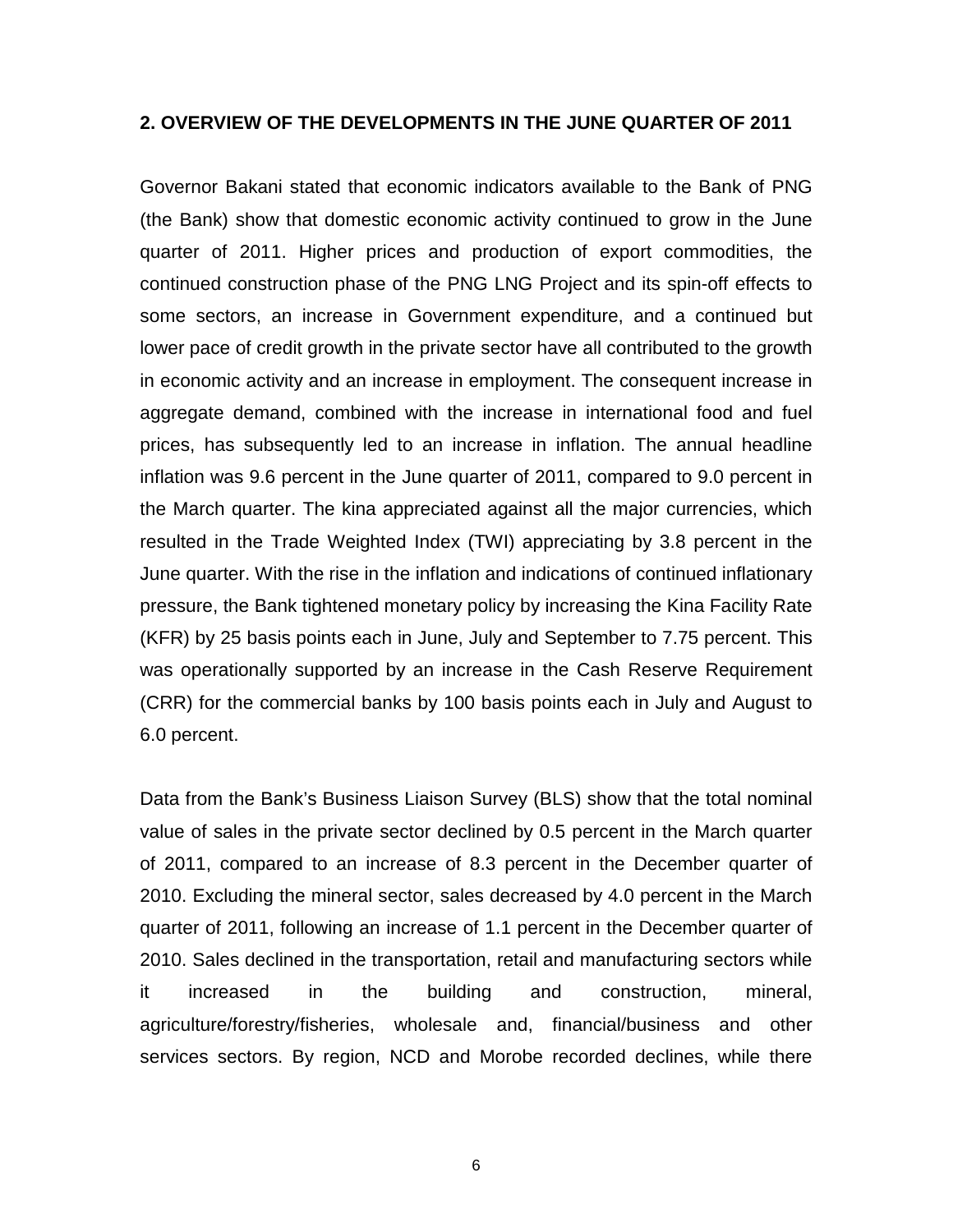were increases in the Highlands, Islands, Southern and Momase regions. Over the twelve months to March 2011, total sales increased by 19.9 percent.

The Bank's Employment Index shows that the level of employment in the formal private sector increased by 3.0 percent in the June quarter of 2011, after increasing by 3.1 percent in the previous quarter. Excluding the mineral sector, the level of employment picked up by 3.2 percent in the same quarter, following an increase of 3.1 percent in the previous quarter. By sector, the level of employment increased in the transportation, wholesale, agriculture/forestry/fisheries, financial/business and other services, mineral and manufacturing sectors, while it declined in the building and construction and retail sectors. By region, the level of employment picked up in all the regions. Over the year to June 2011, the total level of employment increased by 7.1 percent, compared to the corresponding period in 2010. Excluding the mineral sector, the level of employment increased by 6.7 percent over the year to June 2011.

The Governor mentioned that quarterly headline inflation, as measured by the Consumer Price Index (CPI), was 2.2 percent in the June quarter of 2011, compared to 3.1 percent in the March quarter. There were increases in most expenditure groups, with the highest price increases recorded in the 'Rents, Council charges, fuel and power', and 'Household Equipment and Operations' expenditure groups. Annual headline inflation was 9.6 percent in the June quarter, higher than the 9.0 percent in the March quarter, mainly reflecting higher international food and fuel prices, combined with strong economic growth. The annual underlying inflation as indicated by the exclusion-based inflation rate was 8.5 percent in the June quarter, while the annual trimmed-mean inflation was 7.0 percent in the June quarter. All the surveyed urban areas recorded price increases in the June quarter of 2011.

In the June quarter of 2011, the daily average kina exchange rate appreciated against all the major currencies. It appreciated against the US dollar by 7.9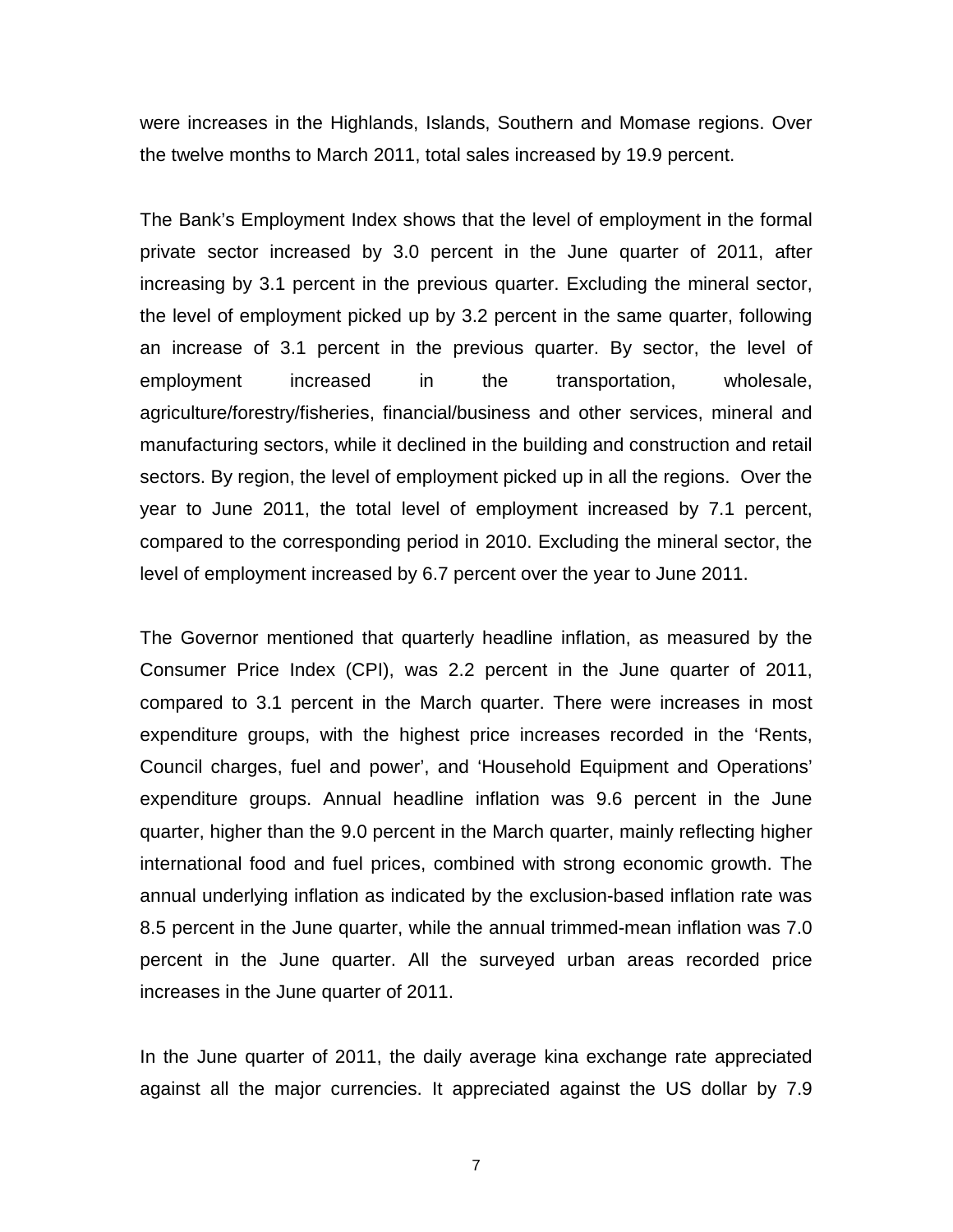percent to 0.4130, the Australian dollar by 2.0 percent to 0.3888, the pound sterling by 5.9 percent to 0.2533 and the Japanese yen by 6.9 percent to 33.6925. These movements resulted in the daily average TWI appreciating by 3.8 percent in the June quarter to 32.08, up from 30.96 in the March quarter.

Higher international prices of all minerals and most agricultural exports resulted in a 19.6 percent increase in the weighted average price of exports in the June quarter of 2011, compared to the corresponding quarter of 2010. There was an 18.5 percent increase in the weighted average price of mineral exports, with higher kina prices of all the exports. The weighted average price of agricultural, logs and marine product exports excluding refined petroleum products increased by 24.2 percent and was attributed to higher kina prices of coffee, copra, copra oil, palm oil and rubber. This more than offset the decline in the prices of log and marine product exports.

The Governor noted that the overall surplus in the balance of payments for the first six months of 2011 was K359 million, compared to a higher surplus of K471 million in the corresponding period of 2010. This outcome was the result of a surplus in the current account, which more than offset a deficit in the capital and financial accounts.

The current account recorded a surplus of K846 million in the first six months of 2011, compared to a deficit of K657 million in the corresponding period of 2010. The surplus in the current account was due to a higher trade balance and lower net service payments, which more than offset higher net income payments and lower net transfer receipts.

The capital account recorded a net inflow of K54 million in the first six months of 2011, a decline of 33.3 percent from the corresponding period of 2010. This reflected lower transfers by donor agencies for project financing.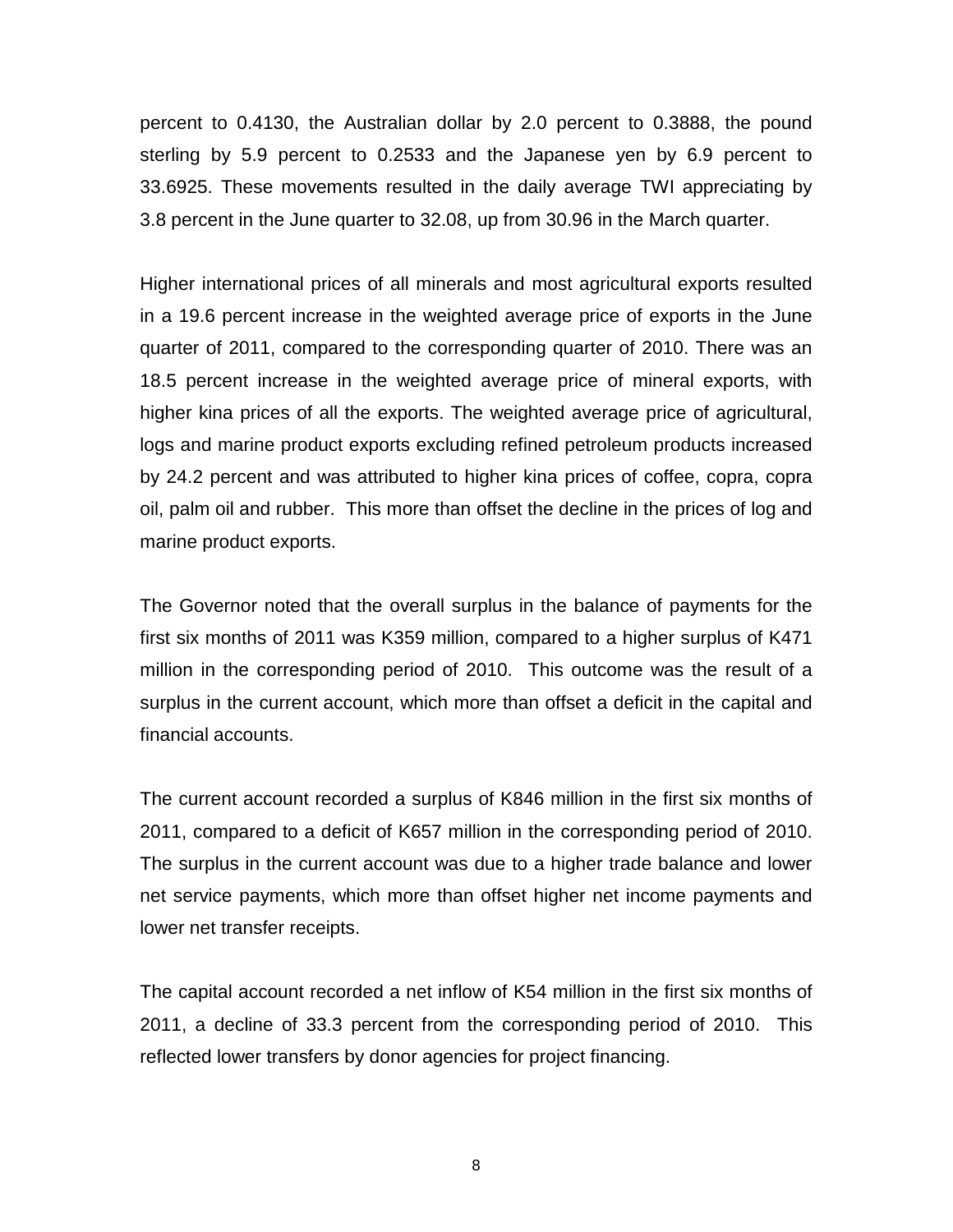The financial account recorded a net outflow of K570 million in the first six months of 2011, compared to net inflows of K1,158 million in the corresponding period of 2010. This outcome reflected net outflows mainly from foreign direct investments associated with the purchase of shares by a resident mineral company, purchase of short-term money market instruments, investments in financial derivative instruments through hedge arrangements, combined with higher net loan repayments by the Government. These more than offset net inflows from draw downs in net foreign assets of the banking system.

The level of gross foreign exchange reserves at the end of June 2011 was K8,485.9 (US\$3,738.6) million, sufficient for 10.5 months of total and 14.6 months of non-mineral import covers.

Governor Bakani mentioned that the Bank of Papua New Guinea tightened its monetary policy stance in June 2011, by increasing the Kina Facility Rate (KFR) to 7.25 percent from 7.00 percent, in response to the high inflation outcomes and expected inflationary pressures arising from strong domestic demand. The dealing margin for the Repurchase Agreements (Repos) was maintained at 100 basis points on both sides of the KFR during the quarter. Domestic interest rates for short-term securities and wholesale deposits showed mixed trends across all maturities during the quarter, compared to the March quarter of 2011.

The Bank continued to utilise its Open Market Operation (OMO) instruments in the conduct of monetary policy over the June quarter of 2011. There was limited Treasury bill auction during the quarter due to the Government's positive cashflow position, while Inscribed stock auctions were conducted according to the issuance schedule. As a result, high liquidity was mainly diffused through net issuance of the CBBs. The level of liquidity in the banking system was high, and unevenly distributed. As a result, trading in the inter-bank market was active during the period as banks borrowed to maintain positive Exchange Settlement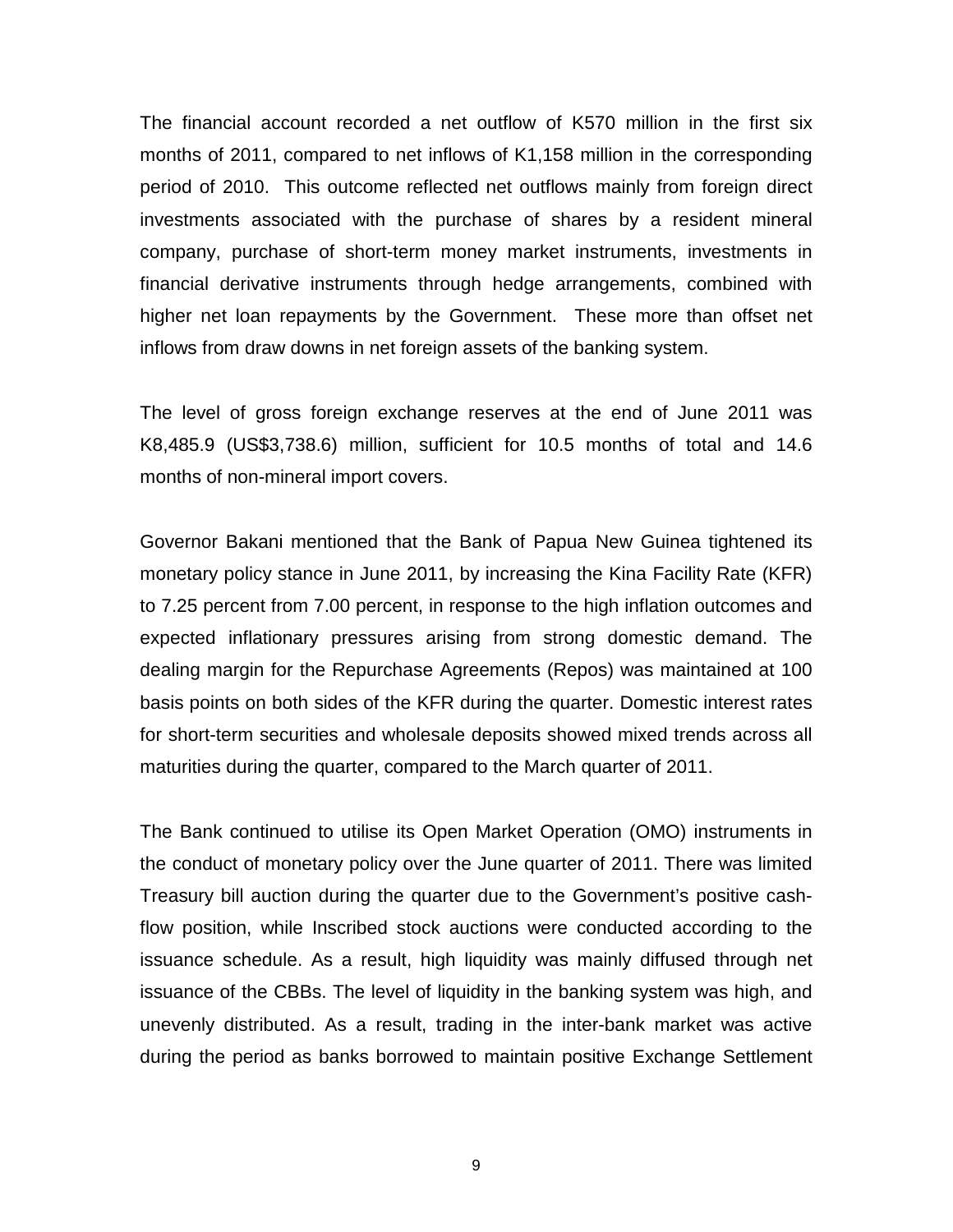Balance (ESA) balances. The Cash Reserve Requirement (CRR) of the commercial banks was maintained at 4.0 percent over the June quarter.

The average level of broad money supply (M3\*) increased by 7.7 percent in the June quarter, compared to an increase of 2.2 percent in the March quarter of 2011. This outcome was due to an increase of 3.1 percent in average net foreign assets of depository corporations and an increase of 2.2 percent in average net private sector credit. Average net domestic claims outstanding, excluding net claims on the Central Government increased by 2.4 percent in the June quarter of 2011, compared to an increase of 2.8 percent in the March quarter of 2011. The average level of monetary base (reserve money) grew by 3.5 percent in the June quarter, compared to an increase of 8.7 percent in the March quarter of 2011.

The net foreign assets of the financial corporations increased by 1.6 percent in the June quarter, compared to a decline of 3.4 percent in the March quarter of 2011, following an increase in holdings by ODCs and OFCs. Net claims on the Central Government increased by 8.4 percent in the June quarter of 2011 compared to an increase of 36.0 percent in the previous quarter. This was influenced by increase in Treasury bills and Inscribe stock holdings by the ODCs.

In the June quarter of 2011, total domestic credit extended by financial corporations to the private sector, public non-financial corporations, Provincial and Local Governments, and other financial corporations, increased by K165.5 million to K8,827.1 million, compared to an increase of K188.4 million in the March quarter of 2011. This was mainly due to an increase of K238.1 million in private sector credit, which more than offset a decline of K72.5 million in advances to public non-financial corporations. The growth in private sector credit reflected advances to the transport and communication, building and construction, mining and quarrying, commerce and hotels and restaurants in other business services sectors.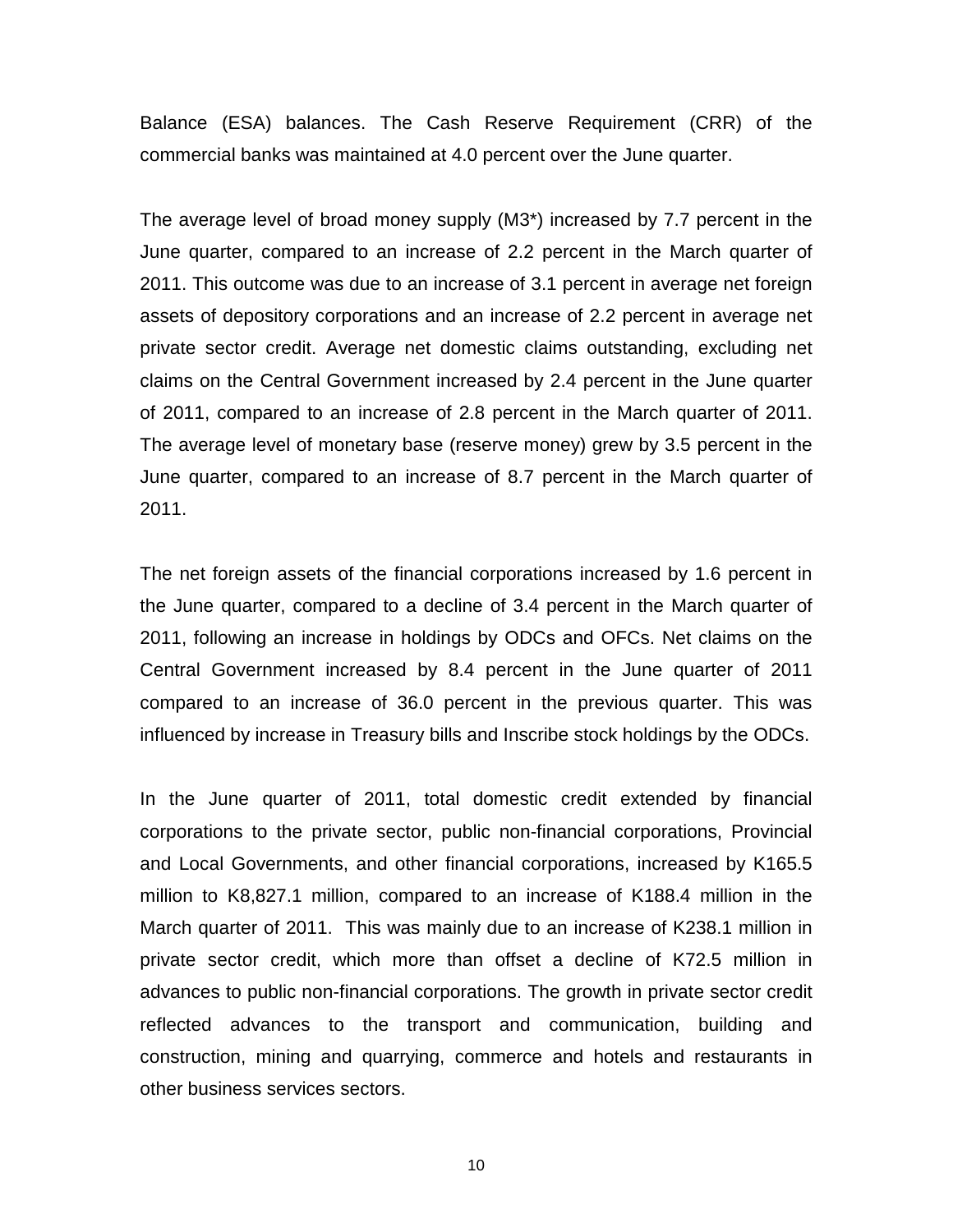Preliminary estimates of the fiscal operations of the National Government over the six months to June 2011 showed an overall deficit of K173.5 million, compared to a surplus of K106.7 million in the corresponding period of 2010. This represents 0.6 percent of nominal GDP. The deficit reflected higher expenditure, which more than offset an increase in revenue.

Total revenue, including foreign grants, during the first six months to June 2011 was K3,158.2 million, 8.4 percent higher than the receipts collected in the corresponding period of 2010. This represents 33.9 percent of the budgeted revenue for 2011. The increase in revenue mainly reflected higher tax and nontax receipts combined with higher foreign grants. Total expenditure for the first six months to June 2011 was K3,331.7 million, 18.7 percent higher than in the corresponding period of 2010, and represents 35.7 percent of the budget appropriation for 2011. This outcome mainly reflected higher recurrent expenditure.

The budget deficit of K173.5 million and net repayment of K66.5 million was financed by the domestic sector. The net external loan repayments comprised of K23.2 million to concessionary, K5.4 million to commercial and K37.9 million to exceptional financing sources. The net financing by domestic sources comprised of K77.5 million and K58.8 million in net issuance of Government securities to ODCs and OFCs, respectively. These combined with a net drawdown of Government deposits totaling K205.6 million, mainly from trust account funds at the Central Bank, more than offset K101.9 million in other domestic financing representing cheques presented for payment.

Total public (Government) debt outstanding at the end of the June quarter of 2011 was K6,690.1 million, K110.4 million higher than in the December quarter of 2010. The increase reflected higher domestic debt, which more than offset lower external debt. The increase in domestic debt resulted from net new